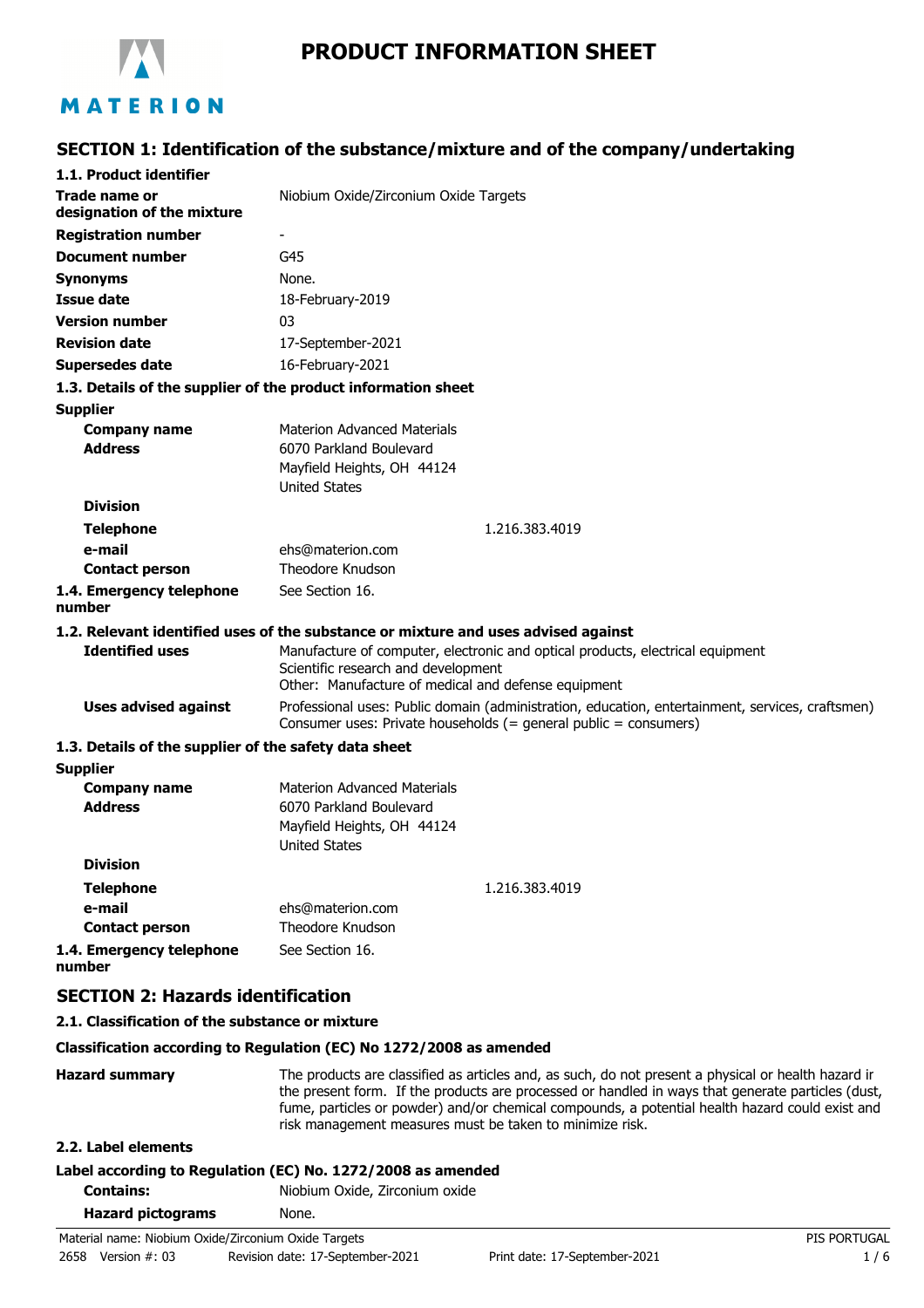| Signal word                       | None.                                                                                                                                                                                                                                                                 |
|-----------------------------------|-----------------------------------------------------------------------------------------------------------------------------------------------------------------------------------------------------------------------------------------------------------------------|
| <b>Hazard statements</b>          | The material as sold in solid form is generally not considered hazardous. However, if the process<br>involves grinding, melting, cutting or any other process that causes a release of dust or fumes,<br>hazardous levels of airborne particulate could be generated. |
| <b>Precautionary statements</b>   |                                                                                                                                                                                                                                                                       |
| <b>Prevention</b>                 | Observe good industrial hygiene practices.                                                                                                                                                                                                                            |
| <b>Response</b>                   | Wash hands after handling.                                                                                                                                                                                                                                            |
| <b>Storage</b>                    | Store away from incompatible materials.                                                                                                                                                                                                                               |
| <b>Disposal</b>                   |                                                                                                                                                                                                                                                                       |
| P501                              | Dispose of contents/container in accordance with local/regional/national/international regulations.                                                                                                                                                                   |
| Supplemental label<br>information | For further information, please contact the Product Stewardship Department at $+1.216.383.4019$ .                                                                                                                                                                     |
| 2.3. Other hazards                | None known.                                                                                                                                                                                                                                                           |

## **SECTION 3: Composition/information on ingredients**

#### **3.2. Mixtures**

#### **General information**

| <b>Chemical name</b> |                          | $\frac{0}{0}$ | No.                          | CAS-No. / EC REACH Registration No. Index No. |                          | <b>Notes</b> |
|----------------------|--------------------------|---------------|------------------------------|-----------------------------------------------|--------------------------|--------------|
| Niobium Oxide        |                          | 50            | 12034-57-0<br>234-808-1      | $\overline{\phantom{a}}$                      | $\overline{\phantom{0}}$ |              |
|                      | <b>Classification: -</b> |               |                              |                                               |                          |              |
| Zirconium oxide      |                          | 50            | 1314-23-4<br>$215 - 227 - 2$ | $\overline{\phantom{a}}$                      | $\overline{\phantom{0}}$ |              |
|                      | <b>Classification: -</b> |               |                              |                                               |                          |              |

# **SECTION 4: First aid measures**

**General information**

Ensure that medical personnel are aware of the material(s) involved, and take precautions to protect themselves.

#### **4.1. Description of first aid measures**

| <b>Inhalation</b>                                                                        | Call a physician if symptoms develop or persist.           |
|------------------------------------------------------------------------------------------|------------------------------------------------------------|
| <b>Skin contact</b>                                                                      | Get medical attention if irritation develops and persists. |
| Eye contact                                                                              | Get medical attention if irritation develops and persists. |
| <b>Ingestion</b>                                                                         | Get medical advice/attention if you feel unwell.           |
| 4.2. Most important<br>symptoms and effects, both<br>acute and delayed                   | None known.                                                |
| 4.3. Indication of any<br>immediate medical attention<br>and special treatment<br>needed | Treat symptomatically.                                     |

# **SECTION 5: Firefighting measures**

| <b>General fire hazards</b>                                                                | No unusual fire or explosion hazards noted.                                                |
|--------------------------------------------------------------------------------------------|--------------------------------------------------------------------------------------------|
| 5.1. Extinguishing media<br><b>Suitable extinguishing</b><br>media                         | Powder. Dry sand. Use methods for the surrounding fire.                                    |
| Unsuitable extinguishing<br>media                                                          | None known.                                                                                |
| 5.2. Special hazards arising<br>from the substance or<br>mixture                           | This product is not flammable.                                                             |
| 5.3. Advice for firefighters<br><b>Special protective</b><br>equipment for<br>firefighters | Wear suitable protective equipment.                                                        |
| <b>Special firefighting</b><br>procedures                                                  | Use water spray to cool unopened containers.                                               |
| <b>Specific methods</b>                                                                    | Use standard firefighting procedures and consider the hazards of other involved materials. |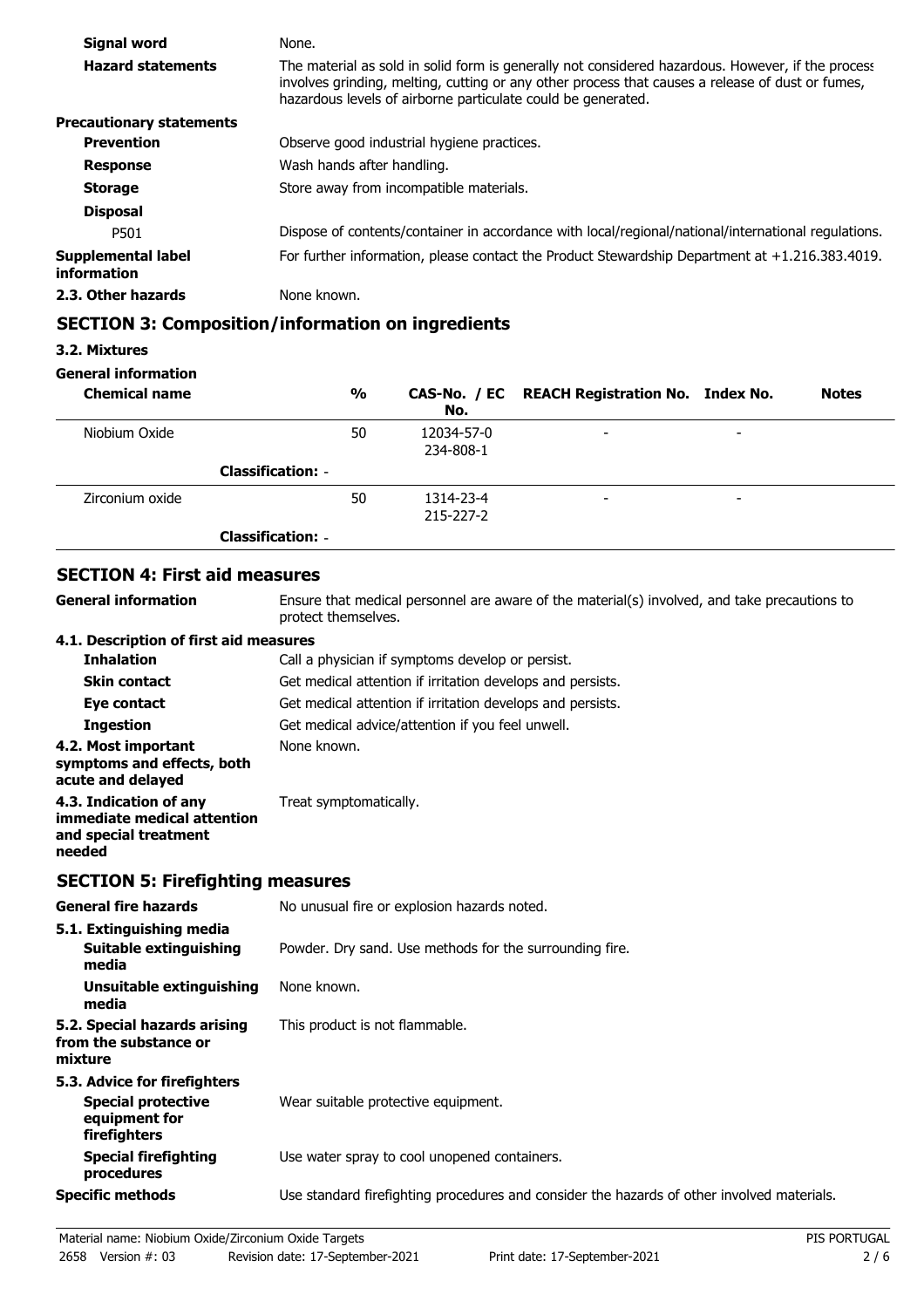## **SECTION 6: Accidental release measures**

|                                                                                                                                                                                                                                                                                                                                                                                      | 6.1. Personal precautions, protective equipment and emergency procedures            |
|--------------------------------------------------------------------------------------------------------------------------------------------------------------------------------------------------------------------------------------------------------------------------------------------------------------------------------------------------------------------------------------|-------------------------------------------------------------------------------------|
| For non-emergency<br>personnel                                                                                                                                                                                                                                                                                                                                                       | Keep unnecessary personnel away. For personal protection, see section 8 of the PIS. |
| For emergency<br>responders                                                                                                                                                                                                                                                                                                                                                          | Use personal protection recommended in Section 8 of the PIS.                        |
| 6.2. Environmental<br>precautions                                                                                                                                                                                                                                                                                                                                                    | Collect spillage.                                                                   |
| 6.3. Methods and material for<br>containment and cleaning up                                                                                                                                                                                                                                                                                                                         | Collect spillage. For waste disposal, see section 13 of the PIS.                    |
| 6.4. Reference to other<br>sections                                                                                                                                                                                                                                                                                                                                                  | Not available.                                                                      |
| $\overline{A}$ $\overline{B}$ $\overline{A}$ $\overline{B}$ $\overline{B}$ $\overline{B}$ $\overline{B}$ $\overline{B}$ $\overline{B}$ $\overline{B}$ $\overline{B}$ $\overline{B}$ $\overline{B}$ $\overline{B}$ $\overline{B}$ $\overline{B}$ $\overline{B}$ $\overline{B}$ $\overline{B}$ $\overline{B}$ $\overline{B}$ $\overline{B}$ $\overline{B}$ $\overline{B}$ $\overline{$ |                                                                                     |

### **SECTION 7: Handling and storage**

| 7.1. Precautions for safe<br>handling                                          | Wash thoroughly after handling. Observe good industrial hygiene practices. |
|--------------------------------------------------------------------------------|----------------------------------------------------------------------------|
| 7.2. Conditions for safe<br>storage, including any<br><i>incompatibilities</i> | Store away from incompatible materials (see Section 10 of the PIS).        |
| 7.3. Specific end use(s)                                                       | Not available.                                                             |

# **SECTION 8: Exposure controls/personal protection**

### **8.1. Control parameters**

#### **Occupational exposure limits**

# **Portugal. VLEs. Norm on occupational exposure to chemical agents (NP 1796)**

| <b>Components</b>                                    | <b>Type</b>                                                                                                                                                                                                                                                                                                                                                                                            | <b>Value</b>                                                                                                                                                                                        |  |  |  |
|------------------------------------------------------|--------------------------------------------------------------------------------------------------------------------------------------------------------------------------------------------------------------------------------------------------------------------------------------------------------------------------------------------------------------------------------------------------------|-----------------------------------------------------------------------------------------------------------------------------------------------------------------------------------------------------|--|--|--|
| Zirconium oxide (CAS<br>1314-23-4)                   | <b>STEL</b>                                                                                                                                                                                                                                                                                                                                                                                            | $10$ mg/m $3$                                                                                                                                                                                       |  |  |  |
|                                                      | <b>TWA</b>                                                                                                                                                                                                                                                                                                                                                                                             | 5 mg/m $3$                                                                                                                                                                                          |  |  |  |
| <b>Biological limit values</b>                       | No biological exposure limits noted for the ingredient(s).                                                                                                                                                                                                                                                                                                                                             |                                                                                                                                                                                                     |  |  |  |
| <b>Recommended monitoring</b><br>procedures          |                                                                                                                                                                                                                                                                                                                                                                                                        | Follow standard monitoring procedures.                                                                                                                                                              |  |  |  |
| <b>Derived no effect levels</b><br>(DNELs)           | Not available.                                                                                                                                                                                                                                                                                                                                                                                         |                                                                                                                                                                                                     |  |  |  |
| <b>Predicted no effect</b><br>concentrations (PNECs) | Not available.                                                                                                                                                                                                                                                                                                                                                                                         |                                                                                                                                                                                                     |  |  |  |
| <b>Exposure guidelines</b>                           |                                                                                                                                                                                                                                                                                                                                                                                                        | This material does not have established exposure limits.                                                                                                                                            |  |  |  |
| 8.2. Exposure controls                               |                                                                                                                                                                                                                                                                                                                                                                                                        |                                                                                                                                                                                                     |  |  |  |
| <b>Appropriate engineering</b><br>controls           | Good general ventilation (typically 10 air changes per hour) should be used. Ventilation rates should<br>be matched to conditions. If applicable, use process enclosures, local exhaust ventilation, or other<br>engineering controls to maintain airborne levels below recommended exposure limits. If exposure<br>limits have not been established, maintain airborne levels to an acceptable level. |                                                                                                                                                                                                     |  |  |  |
|                                                      | Individual protection measures, such as personal protective equipment                                                                                                                                                                                                                                                                                                                                  |                                                                                                                                                                                                     |  |  |  |
| <b>General information</b>                           |                                                                                                                                                                                                                                                                                                                                                                                                        | As a standard hygiene practice, wash hands before eating or smoking.                                                                                                                                |  |  |  |
| <b>Eye/face protection</b>                           | Wear safety glasses with side shields (or goggles).                                                                                                                                                                                                                                                                                                                                                    |                                                                                                                                                                                                     |  |  |  |
| <b>Skin protection</b>                               |                                                                                                                                                                                                                                                                                                                                                                                                        |                                                                                                                                                                                                     |  |  |  |
| - Hand protection                                    | Wear gloves to prevent metal cuts and skin abrasions during handling.                                                                                                                                                                                                                                                                                                                                  |                                                                                                                                                                                                     |  |  |  |
| - Other                                              | Use personal protective equipment as required.                                                                                                                                                                                                                                                                                                                                                         |                                                                                                                                                                                                     |  |  |  |
| <b>Respiratory protection</b>                        | In case of insufficient ventilation, wear suitable respiratory equipment.                                                                                                                                                                                                                                                                                                                              |                                                                                                                                                                                                     |  |  |  |
| <b>Thermal hazards</b>                               | Wear appropriate thermal protective clothing, when necessary.                                                                                                                                                                                                                                                                                                                                          |                                                                                                                                                                                                     |  |  |  |
| <b>Hygiene measures</b>                              | remove contaminants.                                                                                                                                                                                                                                                                                                                                                                                   | Always observe good personal hygiene measures, such as washing after handling the material and<br>before eating, drinking, and/or smoking. Routinely wash work clothing and protective equipment to |  |  |  |
| <b>Environmental exposure</b><br>controls            | Environmental manager must be informed of all major releases.                                                                                                                                                                                                                                                                                                                                          |                                                                                                                                                                                                     |  |  |  |

# **SECTION 9: Physical and chemical properties**

#### **9.1. Information on basic physical and chemical properties**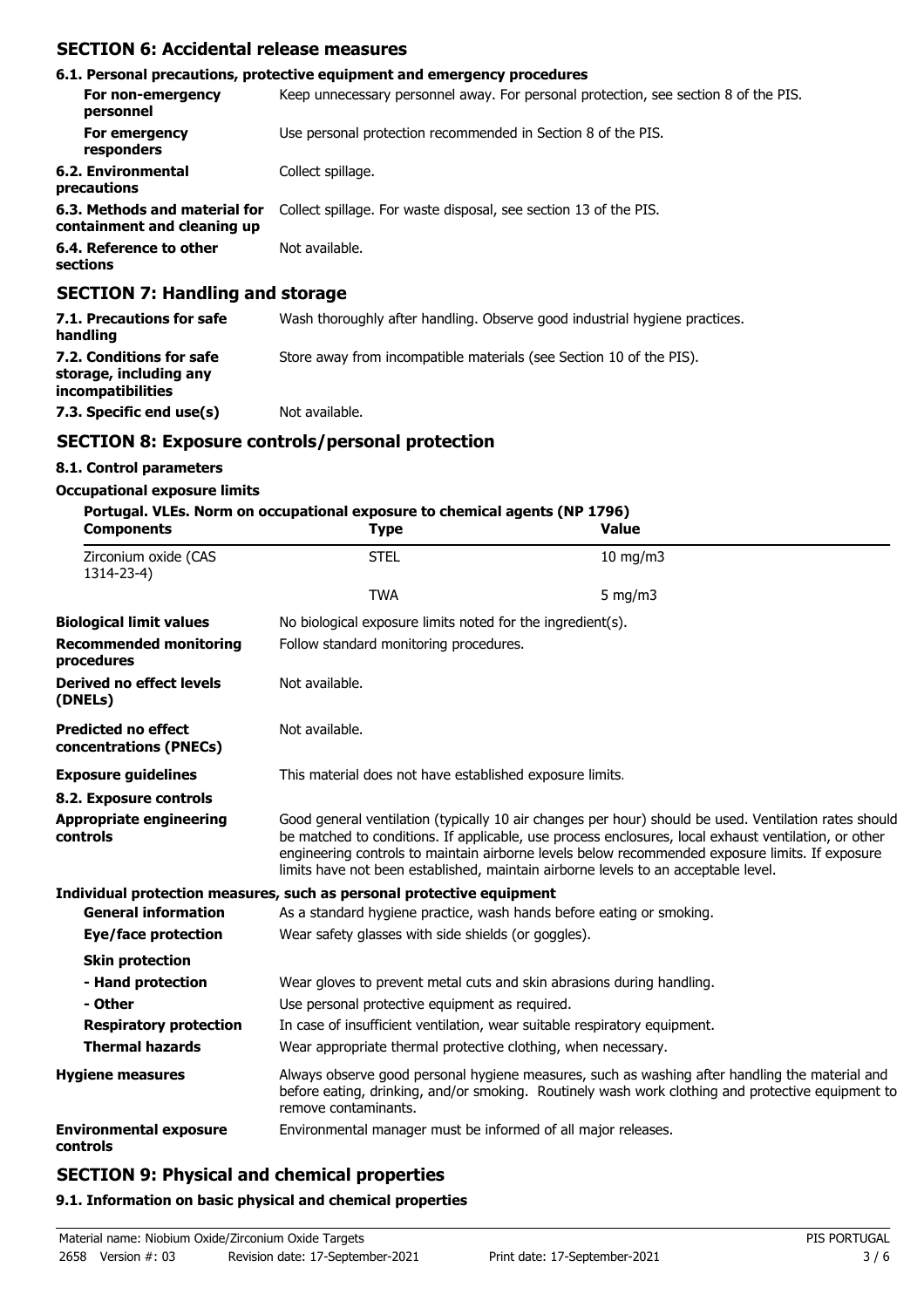| <b>Appearance</b>                                 |                                                                   |
|---------------------------------------------------|-------------------------------------------------------------------|
| <b>Physical state</b>                             | Solid.                                                            |
| Form                                              | Solid.                                                            |
| Colour                                            | Silver.                                                           |
| <b>Odour</b>                                      | None.                                                             |
| <b>Odour threshold</b>                            | Not applicable.                                                   |
| pH                                                | Not applicable.                                                   |
| <b>Melting point/freezing point</b>               | 2200 - 2400 °C (3992 - 4352 °F) estimated / Not applicable.       |
| Initial boiling point and<br>boiling range        | Not applicable.                                                   |
| <b>Flash point</b>                                | Not applicable.                                                   |
| <b>Evaporation rate</b>                           | Not applicable.                                                   |
| <b>Flammability (solid, gas)</b>                  | None known.                                                       |
| <b>Vapour pressure</b>                            | Not applicable.                                                   |
| <b>Vapour density</b>                             | Not applicable.                                                   |
| <b>Relative density</b>                           | Not applicable.                                                   |
| Solubility(ies)                                   |                                                                   |
| <b>Solubility (water)</b>                         | Insoluble.                                                        |
| <b>Partition coefficient</b><br>(n-octanol/water) | Not applicable.<br>Not applicable.                                |
| <b>Auto-ignition temperature</b>                  | Not applicable.                                                   |
| <b>Decomposition temperature</b>                  | Not applicable.                                                   |
| <b>Viscosity</b>                                  | Not applicable.                                                   |
| <b>Explosive properties</b>                       | Not explosive.                                                    |
| <b>Oxidising properties</b>                       | Not oxidising.                                                    |
| 9.2. Other information<br><b>Density</b>          | 8,10 - 8,40 g/cm3                                                 |
| <b>SECTION 10: Stability and reactivity</b>       |                                                                   |
| 10.1. Reactivity                                  | The product is stable and non-reactive under normal conditions of |
|                                                   | بمثلثاء ويممل ومسرم ويسطوس والطمام والمتراصل                      |

| 10.1. Reactivity                            | The product is stable and non-reactive under normal conditions of use, storage and transport |
|---------------------------------------------|----------------------------------------------------------------------------------------------|
| 10.2. Chemical stability                    | Material is stable under normal conditions.                                                  |
| 10.3. Possibility of hazardous<br>reactions | No dangerous reaction known under conditions of normal use.                                  |
| 10.4. Conditions to avoid                   | Contact with incompatible materials.                                                         |
| 10.5. Incompatible materials                | Strong bases. Strong oxidising agents. Halogens.                                             |
| 10.6. Hazardous<br>decomposition products   | No hazardous decomposition products are known.                                               |

# **SECTION 11: Toxicological information**

| <b>General information</b>                      | Occupational exposure to the substance or mixture may cause adverse effects. |
|-------------------------------------------------|------------------------------------------------------------------------------|
| <b>Information on likely routes of exposure</b> |                                                                              |
| <b>Inhalation</b>                               | Not likely, due to the form of the product.                                  |
| <b>Skin contact</b>                             | Not likely, due to the form of the product.                                  |
| Eye contact                                     | Not likely, due to the form of the product.                                  |
| <b>Ingestion</b>                                | Expected to be a low ingestion hazard.                                       |
| <b>Symptoms</b>                                 | None known.                                                                  |

### **11.1. Information on toxicological effects**

| <b>Acute toxicity</b>                | None known.                                 |
|--------------------------------------|---------------------------------------------|
| <b>Skin corrosion/irritation</b>     | Not classified.                             |
| Serious eye damage/eye<br>irritation | Not likely, due to the form of the product. |
| <b>Respiratory sensitisation</b>     | Not a respiratory sensitizer.               |
| <b>Skin sensitisation</b>            | Not a skin sensitiser.                      |
| <b>Germ cell mutagenicity</b>        | Not classified.                             |
| Carcinogenicity                      | Not classified.                             |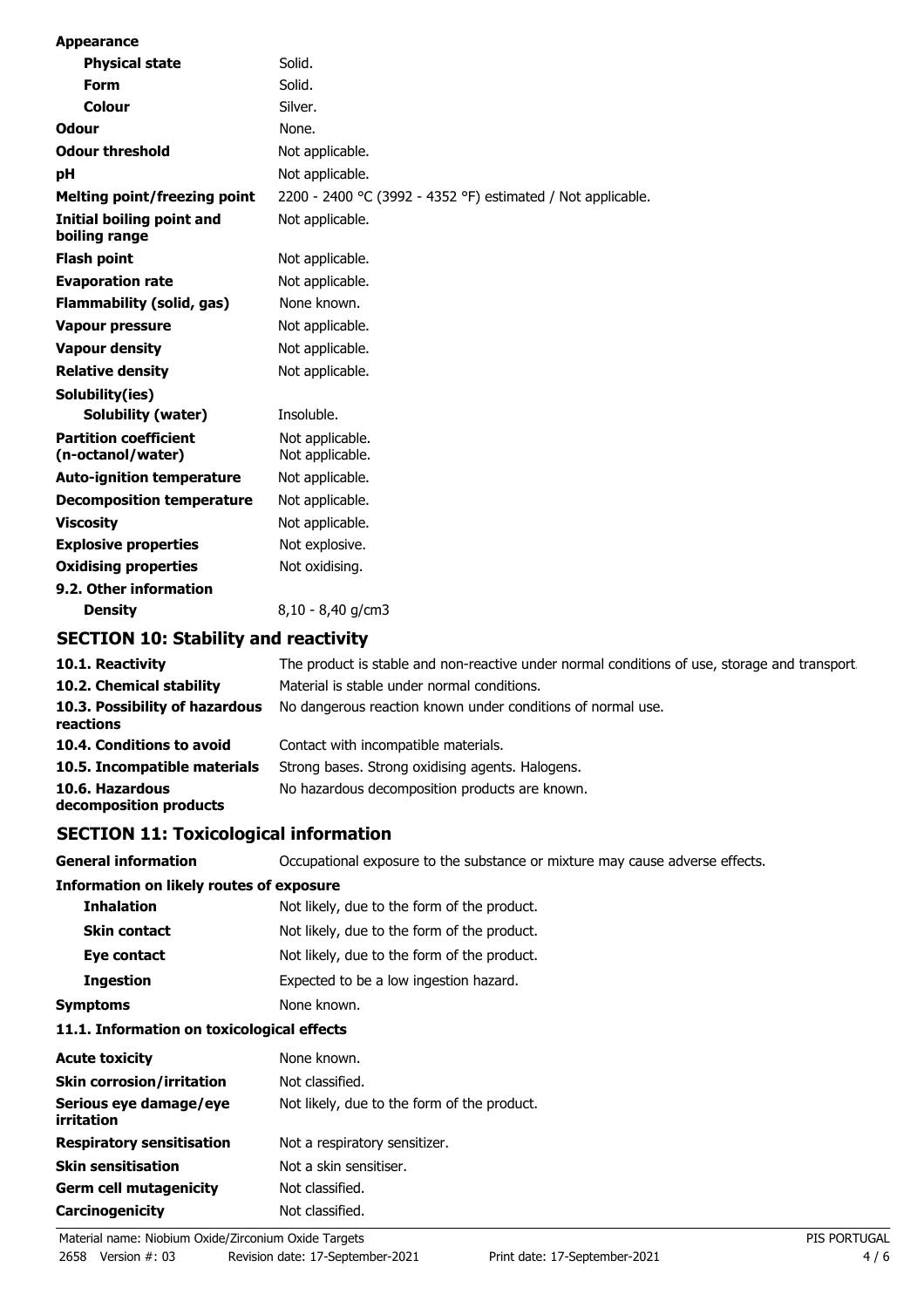| <b>Reproductive toxicity</b>                                 | Not classified.                                           |
|--------------------------------------------------------------|-----------------------------------------------------------|
| Specific target organ toxicity<br>- single exposure          | Not classified.                                           |
| <b>Specific target organ toxicity</b><br>- repeated exposure | Not classified.                                           |
| <b>Aspiration hazard</b>                                     | Not an aspiration hazard.                                 |
| Mixture versus substance<br>information                      | No information available.                                 |
| <b>Other information</b>                                     | This product has no known adverse effect on human health. |

## **SECTION 12: Ecological information**

| 12.1. Toxicity                                            | No toxicity data noted for the ingredient(s).                                                                                                                                              |
|-----------------------------------------------------------|--------------------------------------------------------------------------------------------------------------------------------------------------------------------------------------------|
| 12.2. Persistence and<br>degradability                    | No data is available on the degradability of this product.                                                                                                                                 |
| 12.3. Bioaccumulative<br>potential                        | No data available.                                                                                                                                                                         |
| <b>Partition coefficient</b><br>n-octanol/water (log Kow) | Not applicable.                                                                                                                                                                            |
| <b>Bioconcentration factor (BCF)</b>                      | Not available.                                                                                                                                                                             |
| 12.4. Mobility in soil                                    | No data available.                                                                                                                                                                         |
| 12.5. Results of PBT and<br><b>vPvB</b> assessment        | Not a PBT or vPvB substance or mixture.                                                                                                                                                    |
| 12.6. Other adverse effects                               | No other adverse environmental effects (e.g. ozone depletion, photochemical ozone creation<br>potential, endocrine disruption, global warming potential) are expected from this component. |

# **SECTION 13: Disposal considerations**

#### **13.1. Waste treatment methods**

| <b>Residual waste</b>                  | Dispose of in accordance with local regulations. Empty containers or liners may retain some product<br>residues. This material and its container must be disposed of in a safe manner (see: Disposal<br>instructions). |
|----------------------------------------|------------------------------------------------------------------------------------------------------------------------------------------------------------------------------------------------------------------------|
| <b>Contaminated packaging</b>          | Empty containers should be taken to an approved waste handling site for recycling or disposal.                                                                                                                         |
| <b>EU waste code</b>                   | Not available.                                                                                                                                                                                                         |
| <b>Disposal</b><br>methods/information | Collect and reclaim or dispose in sealed containers at licensed waste disposal site.                                                                                                                                   |
| <b>Special precautions</b>             | Dispose in accordance with all applicable regulations.                                                                                                                                                                 |

### **SECTION 14: Transport information**

#### **ADR**

14.1. - 14.6.: Not regulated as dangerous goods.

#### **RID**

14.1. - 14.6.: Not regulated as dangerous goods.

# **ADN**

14.1. - 14.6.: Not regulated as dangerous goods.

### **IATA**

14.1. - 14.6.: Not regulated as dangerous goods.

# **IMDG**

14.1. - 14.6.: Not regulated as dangerous goods.

# **SECTION 15: Regulatory information**

# **15.1. Safety, health and environmental regulations/legislation specific for the substance or mixture**

# **EU regulations**

**Regulation (EC) No. 1005/2009 on substances that deplete the ozone layer, Annex I and II, as amended** Not listed.

**Regulation (EU) 2019/1021 On persistent organic pollutants (recast), as amended** Not listed.

**Regulation (EU) No. 649/2012 concerning the export and import of dangerous chemicals, Annex I, Part 1 as amended**

Not listed.